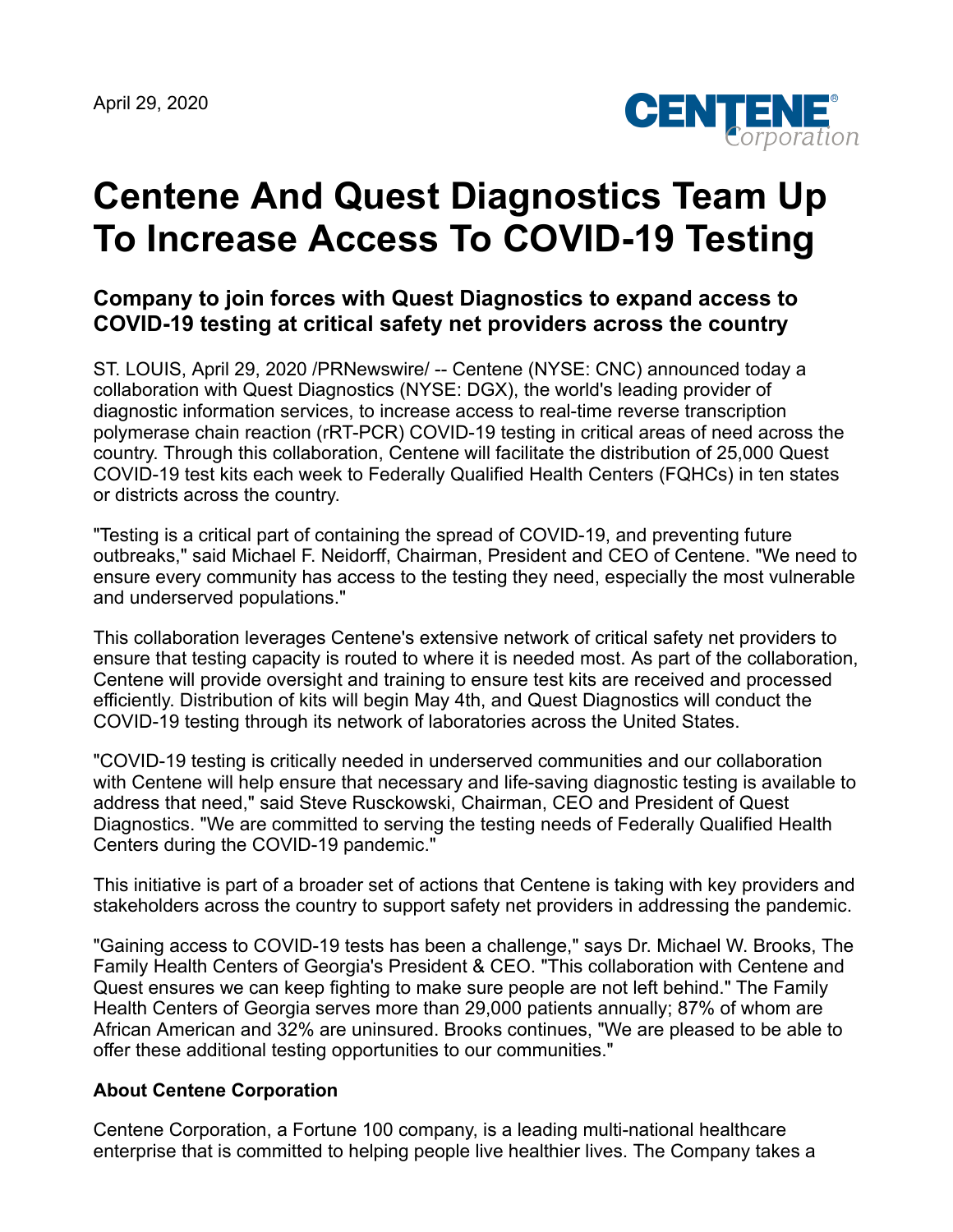local approach – with local brands and local teams - to provide fully integrated, high-quality, and cost-effective services to government-sponsored and commercial healthcare programs, focusing on under-insured and uninsured individuals. Centene offers affordable and highquality products to nearly 1 in 15 individuals across the nation, including Medicaid and Medicare members (including Medicare Prescription Drug Plans) as well as individuals and families served by the Health Insurance Marketplace, the TRICARE program, and individuals in correctional facilities. The Company also serves several international markets, and contracts with other healthcare and commercial organizations to provide a variety of specialty services focused on treating the whole person. Centene focuses on long-term growth and the development of its people, systems and capabilities so that it can better serve its members, providers, local communities, and government partners.

Centene uses its investor relations website to publish important information about the company, including information that may be deemed material to investors. Financial and other information about Centene is routinely posted and is accessible on Centene's investor relations website, <http://www.centene.com/investors>.

# **About Quest Diagnostics**

Quest Diagnostics empowers people to take action to improve health outcomes. Derived from the world's largest database of clinical lab results, our diagnostic insights reveal new avenues to identify and treat disease, inspire healthy behaviors and improve health care management. Quest annually serves one in three adult Americans and half the physicians and hospitals in the United States, and our 47,000 employees understand that, in the right hands and with the right context, our diagnostic insights can inspire actions that transform lives. [www.QuestDiagnostics.com](http://www.questdiagnostics.com/).

## **About COVID-19 Testing by Quest Diagnostics**

Quest Diagnostics is at the forefront of response to the COVID-19 pandemic, working to broaden access to laboratory insights to help us all lead healthier lives. We provide both molecular diagnostic and antibody serology tests to aiding the diagnosis of COVID-19 and immune response. Our COVID-19 test services are based on tests that have received or are expected to receive FDA emergency use authorization and which also meet our high standards for quality. We provide data on COVID-19 testing to various federal and state public health authorities, including the Centers for Disease Control and Prevention, and participate in studies with government and private institutions, aiding COVID-19 public health response and research. Through our team of dedicated phlebotomists, couriers, air fleet team, and laboratory professionals, Quest Diagnostics won't stop until quality testing is broadly available to patients and communities across the United States.

For more information about the latest developments with our COVID-19 testing, visit: [newsroom.questdiagnostics.com/COVIDTestingUpdates](http://newsroom.questdiagnostics.com/COVIDTestingUpdates)

## **Forward-Looking Statements**

*All statements, other than statements of current or historical fact, contained in this press release are forward-looking statements. Without limiting the foregoing, forward-looking statements often use words such as "believe," "anticipate," "plan," "expect," "estimate," "intend," "seek," "target," "goal," "may," "will," "would," "could," "should," "can," "continue" and other similar words or expressions (and the negative thereof). Centene (the Company, our, or we) intends such forward-looking statements to be covered by the safe-harbor*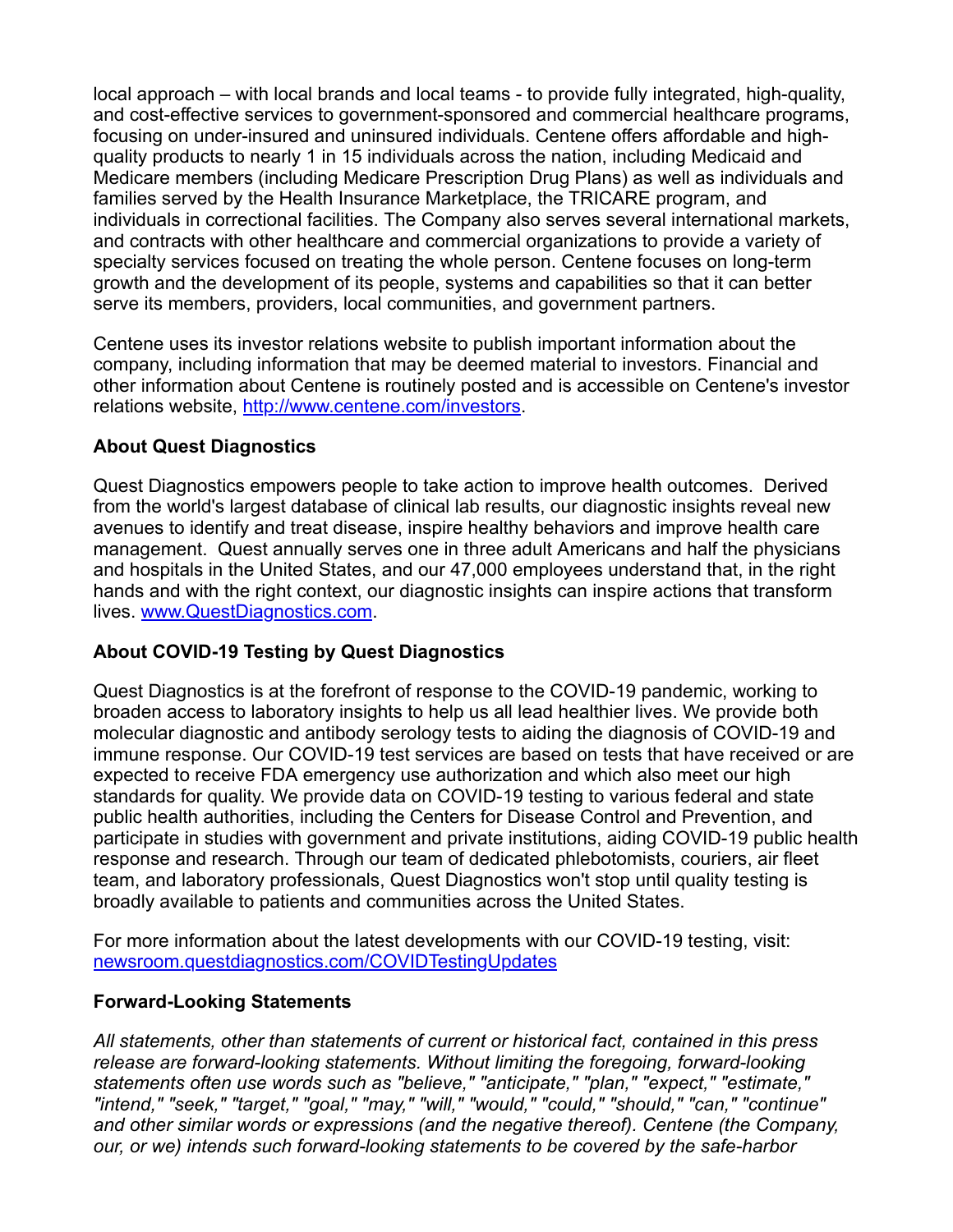*provisions for forward-looking statements contained in the Private Securities Litigation Reform Act of 1995, and we are including this statement for purposes of complying with these safe-harbor provisions. In particular, these statements include, without limitation, statements about our future operating or financial performance, market opportunity, growth strategy, competition, expected activities in completed and future acquisitions, including statements about the impact of our recently completed acquisition (the WellCare Acquisition) of WellCare Health Plans, Inc. (WellCare), other recent and future acquisitions, investments and the adequacy of our available cash resources. These forward-looking statements reflect our current views with respect to future events and are based on numerous assumptions and assessments made by us in light of our experience and perception of historical trends, current conditions, business strategies, operating environments, future developments and other factors we believe appropriate. By their nature, forward-looking statements involve known and unknown risks and uncertainties and are subject to change because they relate to events and depend on circumstances that will occur in the future, including economic, regulatory, competitive and other factors that may cause our or our industry's actual results, levels of activity, performance or achievements to be materially different from any future results, levels of activity, performance or achievements expressed or implied by these forward-looking statements. These statements are not guarantees of future performance and are subject to risks, uncertainties and assumptions. All forward-looking statements included in this press release are based on information available to us on the date hereof. Except as may be otherwise required by law, we undertake no obligation to update or revise the forward-looking statements included in this press release, whether as a result of new information, future events or otherwise, after the date hereof. You should not place undue reliance on any forward-looking statements, as actual results may differ materially from projections, estimates, or other forward-looking statements due to a variety of important factors, variables and events including but not limited to: the impact of COVID-19 on global markets, economic conditions and the healthcare industry and our results of operations, which is unknown, uncertainty as to our expected financial performance following completion of the WellCare Acquisition; the possibility that the expected synergies and value creation from the WellCare Acquisition will not be realized, or will not be realized within the expected time period; the risk that unexpected costs will be incurred in connection with the integration of the WellCare Acquisition or that the integration of WellCare will be more difficult or time consuming than expected; unexpected costs, charges or expenses resulting from the WellCare Acquisition; the inability to retain key personnel; disruption from the completion of the WellCare Acquisition, including potential adverse reactions or changes to business relationships with customers, employees, suppliers or regulators, making it more difficult to maintain business and operational relationships; the risk that, following the WellCare Acquisition, we may not be able to effectively manage our expanded operations; our ability to accurately predict and effectively manage health benefits and other operating expenses and reserves; competition; membership and revenue declines or unexpected trends; changes in healthcare practices, new technologies, and advances in medicine; increased healthcare costs; changes in economic, political or market conditions; changes in federal or state laws or regulations, including changes with respect to income tax reform or government healthcare programs as well as changes with respect to the Patient Protection and Affordable Care Act and the Health Care and Education Affordability Reconciliation Act, collectively referred to as the Affordable Care Act (ACA) and any regulations enacted thereunder that may result from changing political conditions or judicial actions, including the ultimate outcome in "Texas v. United States of America" regarding the constitutionality of the ACA; rate cuts or other payment reductions or delays by governmental payors and other risks and uncertainties affecting our government businesses; our ability to adequately price products on the Health Insurance Marketplaces and other commercial and Medicare products; tax matters; disasters or major epidemics; the outcome of legal and regulatory*